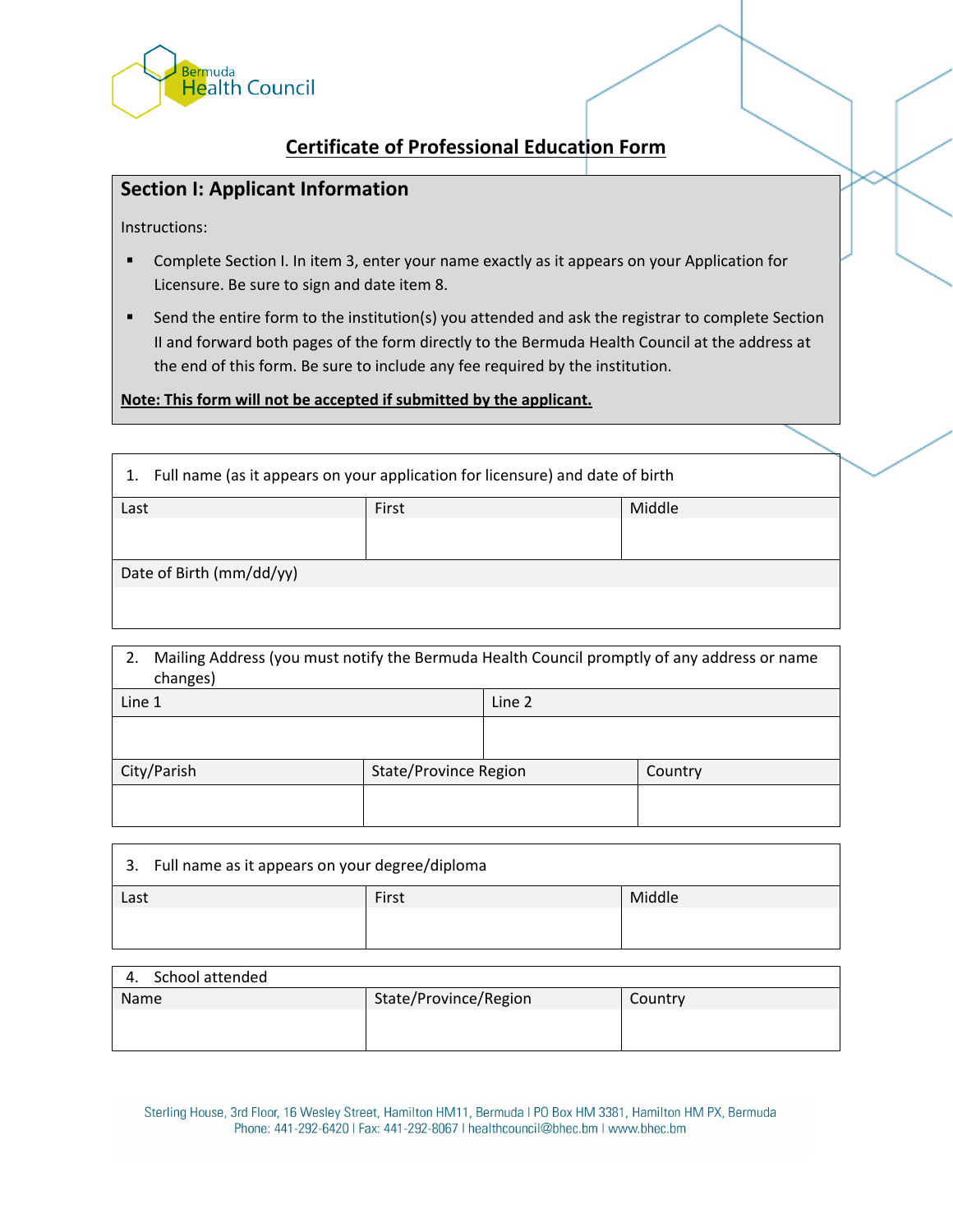| 5. Degree/Diploma Information |                         |
|-------------------------------|-------------------------|
| Name of qualification         | Date Awarded (mm/dd/yy) |
|                               |                         |
|                               |                         |

## Applicant Authorization

I request and give my permission to the school listed in item 5 above to complete Section II of this form and mail it to the Bermuda Health Council at the address at the end of this form, and to release any other information requested by the regulatory authority in connection with my application for licensure.

| Applicant's Signature | Date of Authorization (mm/dd/yy) |
|-----------------------|----------------------------------|
|                       |                                  |
|                       |                                  |
|                       |                                  |

## **Section II: Registrar Certification of Education**

Instructions:

- Please complete Section II below and return all pages (Section I and Section II) of this form directly to the Bermuda Health Council at the addresses at the end of this form. This form will not be accepted if returned by the applicant. An electronic copy of the completed form must be sent via email.
- Note: Non-registered or non-accredited programs must attach a transcript listing all courses taken by the applicant at the school and grades the applicant received.

| 1. Name of applicant (see Section I, Item 3) |       |        |
|----------------------------------------------|-------|--------|
| Last                                         | First | Middle |
|                                              |       |        |
|                                              |       |        |

| 2. Education Dates (mm/dd/yy) |            |
|-------------------------------|------------|
| Commencement                  | Completion |
|                               |            |
|                               |            |
| Withdrawl (if any)            |            |
|                               |            |
|                               |            |

3. Degree/Diploma Information